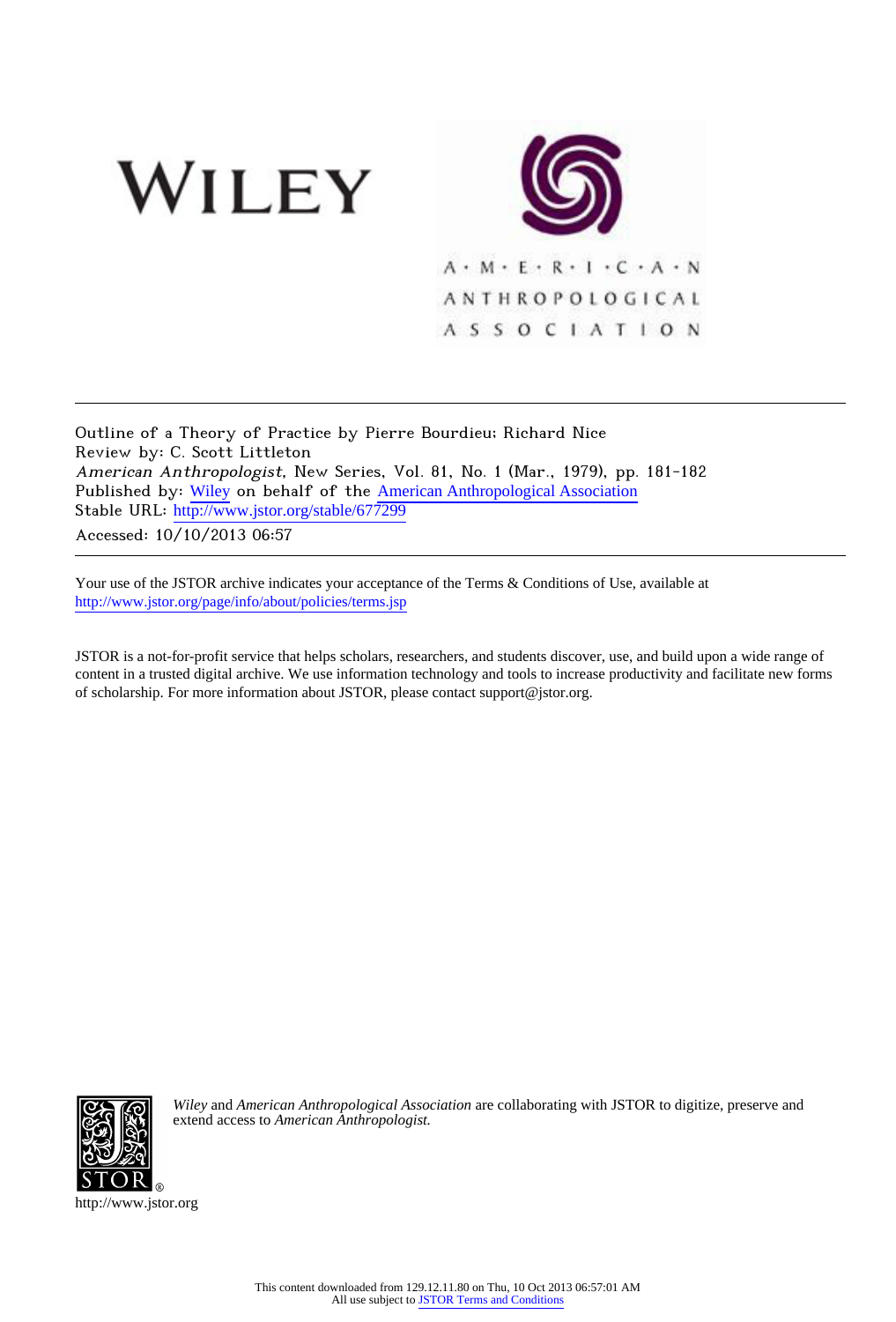**a question of which kinds of social phenomena should be distinguished and which lumped together for the purpose of advancing the understanding of ceremony, ritual and formality in social life" (p. 20).** 

**The book contains four parts. The first, "Theoretical and Definitional Studies," includes, in addition to the two papers by Goody and the editors just mentioned, a paper by V. Turner, "Variations on a Theme of Liminality," and one, by T. Turner, that is a reformulation of Van Gennep's model of "rites de passage." Part 2, "Traditional Settings," contains papers by J. Middleton on ambiguity in Lugbara rites, B. Kapferer on Sinhalese healing rituals, and E. Hunt on the ritual dramatization of Indian and Mestizo relationships in Oaxaca. Part 3, "Group Assemblies," contains two papers that examine the dynamics of political assemblies--S. F. Moore's on the Chagga of Kilimanjaro and one by E. Vogt and S. Abel on national politics in Mexico- and two papers on rituals in old-age homes, by E. Colson and B. Myerhoff. The last section, "Mass Occasions," contains a paper by Max and Mary Gluckman that aims at delimiting the category of ritual and challenging some of V. Turner's conclusions in The Ritual Process regarding the comparability of certain forms, the very issue taken up by Turner in his own paper. Two other papers make up this final section: one by R. Da Matta on national celebrations in Brazil, the other by F. Manning on games and carnivals in the Caribbean.** 

**A problem with some of the papers is that theoretical issues become blurred rather than illuminated by ethnographic contexts, but, together, they offer a host of ideas and suggestions for continuing the study of ritual in a productive way.** 

**Outline of a Theory of Practice. Pierre Bourdieu. Richard Nice, trans. Cambridge Studies in Social Anthropology, 16. London: Cambridge University Press, 1977. viii + 248 pp. \$18.95 (cloth), \$5.95 (paper).** 

> **C. Scott Littleton Occidental College**

**In the first chapter of this densely written but nevertheless extremely important book, Bourdieu challenges one of the more deeply embedded assumptions of contemporary social anthropology, especially French social anthropology of** 

**the sort espoused by Levi-Strauss and his cohorts: that objective social reality is to be found in the formal rules and structural principles that govern social acts, not in the acts themselves. This assumption, which is rooted in de Saussure's celebrated distinction between langue and parole, has long precluded the development of a truly scientific methodology, Bourdieu asserts, a methodology capable of accounting for all the observable nuances of behavior.** 

**Drawing judiciously upon his fieldwork among the Kabyle, a Berber-speaking Algerian tribe, the author makes a convincing case for the necessity of developing a theory of practice wherein the dynamic flow of interpersonal relations might be effectively analyzed. As a first step in the development of such a theory, Bourdieu suggests the concept of habitus: ". .. the durably installed generative principle of regulated improvisations" (p. 78), or, in other words, if I understand him correctly, the central tendencies that give rise to and guide the infinitely varied ways in which people respond to one another in a social setting.** 

**Bourdieu asserts that this concept must be carefully distinguished from what he calls "the occasionalist illusion" (p. 81), or the position advanced by ethnomethodologists (Garfinkel et al.) and other phenomenologists that social reality is created ad hoc in the context of social interaction. Rather, the habitus is independent of any specific social situation and can thus be seen as a class phenomenon that serves to systematize the behavior of persons sharing a common set of experiences. It exists within, not outside of, the historical process, and as class or group alignments change in response to changed external circumstances, the habitus changes accordingly. Thus, the concept in question is a thoroughly materialist one that reflects the author's essentially Marxist orientation. This is underscored in the last chapter, in which he applies the concept of habitus in an analysis of power relations and the ways in which groups and persons achieve dominance.** 

**So far, so good. But when all is said and done, one cannot help but wonder how far Bourdieu has really strayed from the Levi-Straussian party line. For, in the final analysis, the idea that the habitus is a "generative principle" is suspiciously similar to de Saussure's idea of langue, to say nothing of the contemporary structuralist notion that rules are the ultimate reality.** 

**The book is, as I said, densely written and at**